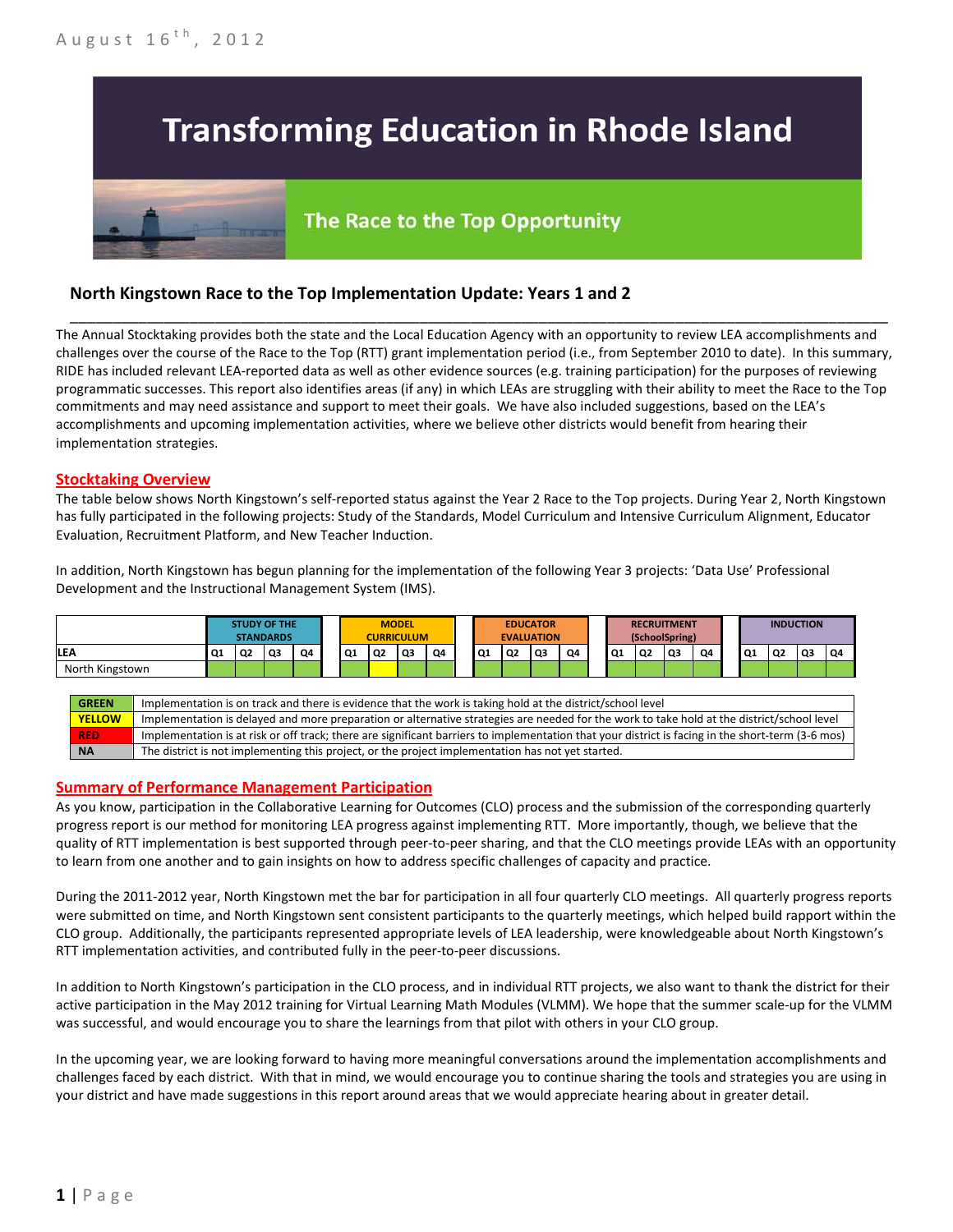#### **System of Support 1: Standards and Curriculum**

As of July 2012, North Kingstown is on track against the System of Support 1 Year 1 and Year 2 commitments and tasks for Race to the Top, reflected in the tables below. Based on the quarterly progress reports submitted by North Kingstown, we have assessed the district as 'on track,' 'delayed,' or 'off track/at risk' on each task utilizing the criteria described on page 1 of this report.

| <b>Study of the Standards</b>                                   | Year 1:<br>SY10-11 | Year 2:<br>SY11-12 |  |
|-----------------------------------------------------------------|--------------------|--------------------|--|
| Identify educators to participate in the Study of the Standards | $X^*$              |                    |  |
| Specify names and invite participants                           |                    |                    |  |
| Coordinate schedule with RIDE for all participants              |                    | $\mathbf{\Lambda}$ |  |
| Complete planned educator training                              |                    |                    |  |

*\*Please note: the 'x' in the above table represents the anticipated completion timeline set by RIDE, not when the district completed the task.*

| Intensive Curriculum Alignment and Model Curriculum Development                                                                                                                                                                                           |  |   | Year 2:<br>SY11-12 |  |
|-----------------------------------------------------------------------------------------------------------------------------------------------------------------------------------------------------------------------------------------------------------|--|---|--------------------|--|
| Develop and communicate a multi-year Transition Plan for the Common Core State Standards implementation, including clear<br>expectations for school level transition benchmarks and a plan for developing a curriculum aligned to the CCSS in grades K-12 |  |   | x                  |  |
| Identify opportunities for educators to work collaboratively to deepen understanding of CCSS (e.g. Common Planning Time, grade<br>level team, department meetings, faculty meetings)                                                                      |  |   | x                  |  |
| Conduct analyses of each core curricula to ensure that each is aligned to standards, guaranteed and viable                                                                                                                                                |  |   |                    |  |
| ldentify which, if any, curriculum development is needed as well as the method by which curriculum will be developed (i.e. Model<br>Curriculum with the Charles A. Dana Center, through an LEA cohort, or individually)                                   |  | x |                    |  |
| Create implementation plan, including the identification of aligned resources, to support roll out of new curricula                                                                                                                                       |  |   | x                  |  |
| Develop curriculum aligned to the Common Core State Standards, including participation in Dana Center curriculum writing and<br>leadership sessions (if applicable)                                                                                       |  | Χ | x                  |  |

North Kingstown sent 72 teachers and administrators to an initial professional development on the mathematics and ELA Common Core State Standards (CCSS), which satisfied their RTT goals (i.e. 4 per building) around training participation. In addition, to further expand teacher understanding of the new standards, teachers continued their study of the standards during district-wide professional development sessions in January and April 2012. Additionally, the district has attended supplemental professional development geared towards increasing readiness to transition through focusing on text complexity, developing text-dependent questions, and deepening understanding of the mathematics standards. Finally, the district distributed Standards guidebooks in hard copy to all teachers.

To support teacher and stakeholder engagement in the transition to the Common Core State Standards (CCSS), North Kingstown took several key steps. During the fall, the district developed a multi-year implementation plan which was then distributed to their leadership team. This timeline was then discussed with teachers at each school. Parents were also engaged in the process, and the Assistant Superintendent sent a letter to parents discussing math course options for grades 7 and 8. To encourage teacher engagement in the transition to the CCSS, North Kingstown distributed a crosswalk between CCSS and GLEs to elementary school teachers. Presentations were also made on the math scope and sequence in order to prepare teachers for the curriculum alignment survey, which was required of math teachers at all levels.

North Kingstown has made significant progress against implementing a guaranteed and viable curriculum aligned to the new common core state standards. The district is working with several other districts and the Dana Center to create a K-12 mathematics model curriculum. In addition, North Kingstown applied for and was awarded a mini-grant from RIDE to work with several other districts to create resources and lesson plans aligned to a K-12 ELA model curriculum. RIDE also awarded North Kingstown a Professional Learning Community (PLC) grant in order to support grade-five teachers' implementation of the math CCSS by providing opportunities to create curriculum, discuss best practices, share materials, and receive professional development on the new standards. The district additionally purchased manipulatives for kindergarten teachers to use in geometry implementation, and the math writing team revised the scope and sequence upon review of the PARCC model framework.

In their quarterly progress reports, North Kingstown noted that they have encountered the following challenges around this work:

- Limited collaborative planning time and teacher/administrator concerns about long term implementation
- Minimizing the impact of missed instructional time while educators are working on curriculum
- Implementation plans for the ELA work, as well as resources to support the math curriculum
- Grade-level instruction gaps during transition to the common core

We want to commend North Kingstown on its collaboration around the resources and strategies that will deepen educator understanding of the new CCSS and accelerate the implementation of the new standards at the classroom level. Additionally, we appreciate that during the quarter 3 CLO meeting North Kingstown shared its approach to creating resources to aid the CCSS transition. In the upcoming CLO meetings, we hope that you will take the opportunity to share the curriculum materials you are developing with your fellow CLO colleagues, or with all districts through the Instructional Management System (IMS).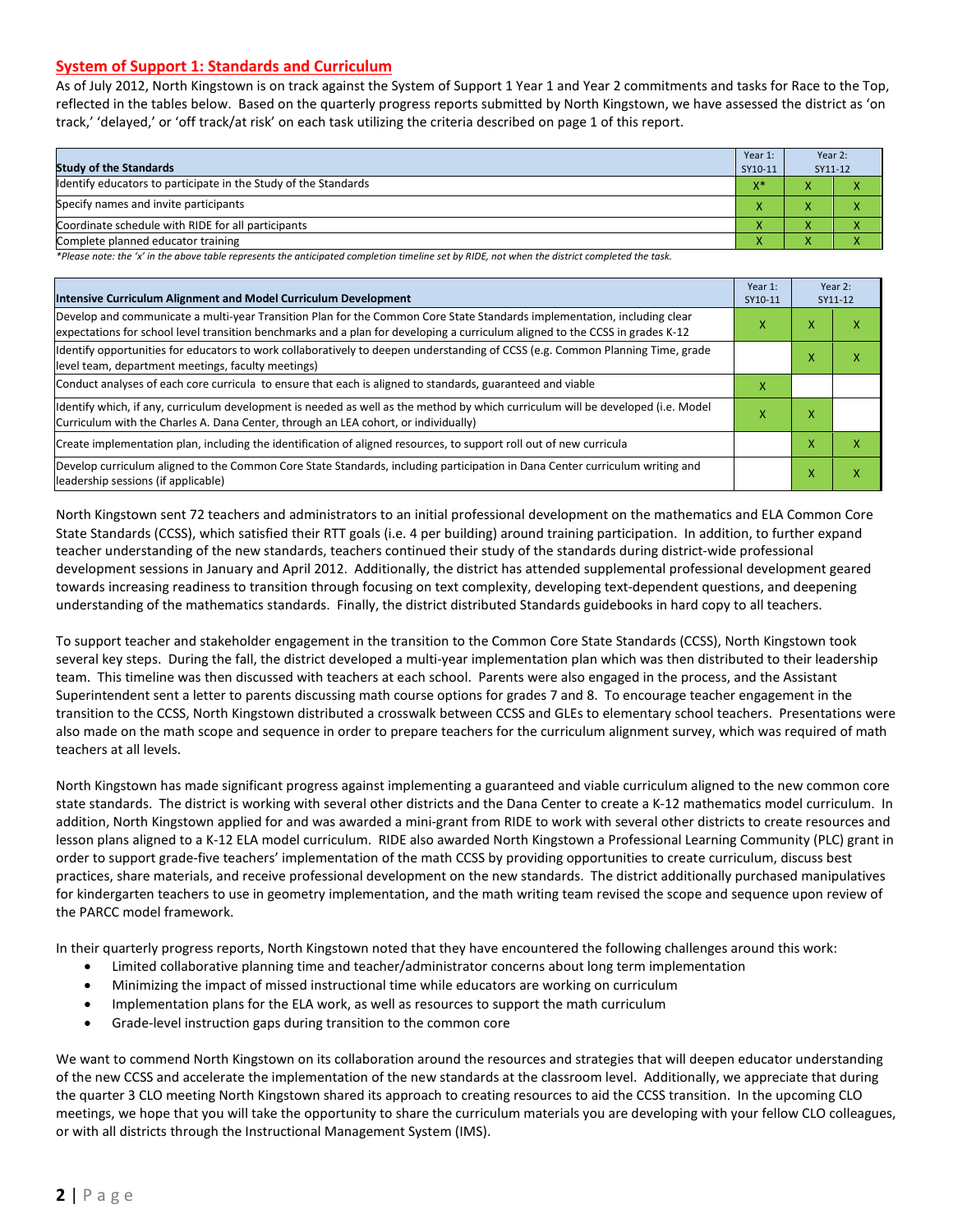#### **System of Support 2: Instructional Improvement Systems**

As of July 2012, North Kingstown is on track against the System of Support 2 Year 1 and 2 commitments and tasks for Race to the Top. RIDE wants to thank North Kingstown for their participation in the 'data use' focus groups, which helped shape RIDE's content development and implementation planning for that project. The district's participation in the RIDE data team meetings also helped shape this work.

Thus far, North Kingstown has confirmed that they plan to engage school data leadership teams from all district schools in the 'Data Use' professional development series, which starts in August 2012, and the district has confirmed logistics with RIDE for the initial sessions. Additionally, North Kingstown has registered for/attended training on the Instructional Management System (IMS) Primary (Pinnacle) and RtI (Exceed) platforms, as well as for Administrator training.

RIDE would like to remind the district that several crucial steps must be taken before the district can implement any of the RTT data systems (including the EPSS and the IMS). In particular, the district will need to identify points of contact/administrators for the systems (e.g. 'Single Sign-On Administrator'); those individuals may need to complete district configuration actions prior to your district's launch. Additionally, some functionality in the Instructional Management System is dependent upon the timely submission of Teacher-CourseStudent data. For questions or concerns, contact the RIDE contact for the applicable system o[r helpdesk@RIDE.ri.gov](mailto:helpdesk@RIDE.ri.gov)

In the upcoming CLO sessions, we look forward to hearing about the successes and challenges that North Kingstown has encountered while implementing these systems, as well as the district's progress around building teacher engagement in the various IMS tools and resources. Additionally, for those participating in the 'Data Use' professional development, we would be interested in hearing some of the strategies that North Kingstown has learned around deepening collaboration around data and using data to change instructional outcomes.

| <b>Instructional Management System (IMS)</b>                                                                                                                                                                                           | Year 1:<br>SY10-11                     |   | Year 2:<br>SY11-12 |
|----------------------------------------------------------------------------------------------------------------------------------------------------------------------------------------------------------------------------------------|----------------------------------------|---|--------------------|
| Designate an LEA data steward to support decision making around data collections and systems implementation and to provide input<br>and feedback on data initiatives through designated representatives                                | Identify<br><b>LEA Data</b><br>Steward | X |                    |
| Maintain data quality standards of local student information systems and upload local assessment data and program information as<br>required by RIDE in a timely manner                                                                |                                        | x |                    |
| Review the RIDE IMS Training Plan and develop a multiyear training and implementation plan to provide all educators with access<br>and training on the system                                                                          |                                        |   | x                  |
| Based on IMS Training Plan guidance, register and attend training for Administrative Users (i.e. users who will maintain and configure<br>both the Primary IMS and RtI Module) and LEA Trainers (i.e. staff to be trained as trainers) |                                        |   |                    |
| Following RIDE training, LEA Administrative Users and LEA Trainers configure the IMS for educator use and to provide end users with<br>access and training needed to utilize the IMS for daily activities                              |                                        |   | л                  |

| 'Data Use' Professional Development                                                                                                                                                                                                                                                     | Year 1:<br>SY10-11 | Year 2:<br>SY11-12 |
|-----------------------------------------------------------------------------------------------------------------------------------------------------------------------------------------------------------------------------------------------------------------------------------------|--------------------|--------------------|
| Complete a needs assessment survey indicating the use of and collaboration around data within schools and across the LEA                                                                                                                                                                |                    | ⋏                  |
| Based on RIDE implementation plan, determine the timing (i.e. Year 1, Year 2, or staggered across Year 1 and Year 2) of LEA<br>participation in 'Data Use' Professional Development and provide RIDE with the schools that will participate in Year 1 and/or Year 2<br>training cohorts |                    | χ                  |
| In coordination with RIDE, select 'Data Use' training dates for each cohort of schools, as applicable                                                                                                                                                                                   |                    | Year 1             |
| Identify and provide RIDE with the leadership team members from each school who will participate in the Year 1 and/or Year 2<br>training cohorts, as applicable                                                                                                                         |                    | Year 1             |

*\* Please note that, for this project, 'Year 1' refers to cohort 1 taking place during the 2012-2013 school year, and 'Year 2' refers to cohort 2 taking place during the 2013-2014 school year.*

Based on information provided to RIDE, we anticipate that North Kingstown will implement the Formative Assessment modules, as well as the Interim Assessment tools, during school year 2013-2014.

| <b>Formative Assessment Online Professional Development Modules</b>                                                                                                                                      | Year 1:<br>SY10-11 | Year 2:<br>SY11-12 |
|----------------------------------------------------------------------------------------------------------------------------------------------------------------------------------------------------------|--------------------|--------------------|
| Create multivear plan for implementation of formative assessment PD modules, including the process and timelines by which all<br>educators will participate in the formative assessment training modules |                    |                    |
| ldentify facilitators who will support the implementation of formative assessment practices in daily instruction                                                                                         |                    |                    |

| <b>Interim Assessments</b>                                                                                                                                                              | Year 1:<br>SY10-11 | Year 2:<br>SY11-12 |          |
|-----------------------------------------------------------------------------------------------------------------------------------------------------------------------------------------|--------------------|--------------------|----------|
| Identify method by which all educators will have access to interim assessments                                                                                                          |                    |                    |          |
| Develop timeline for training of all educators in the use of interim assessments utilizing train-the-trainer model                                                                      |                    |                    |          |
| Develop protocols or expectations regarding the use of interim assessment to inform instruction including timelines for<br>administration and process for scoring and reporting results |                    |                    | $\times$ |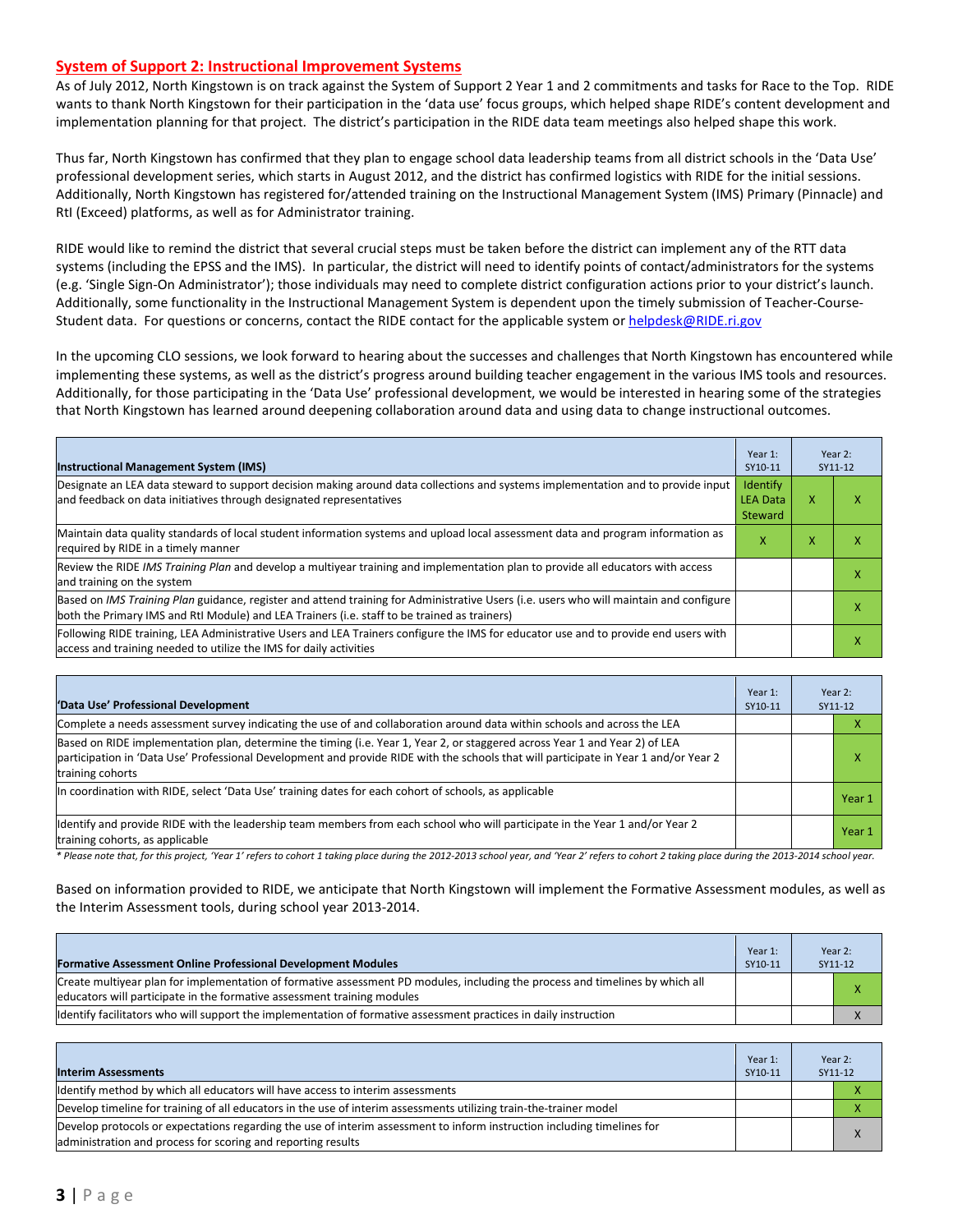#### **System of Support 3: Educator Effectiveness**

As of July 2012, North Kingstown is on track against the System of Support 3 Year 1 and 2 commitments and tasks for Race to the Top.

| <b>Educator Evaluation</b>                                                                                                                                                                            |   |                           | Year 2:<br>SY11-12        |  |
|-------------------------------------------------------------------------------------------------------------------------------------------------------------------------------------------------------|---|---------------------------|---------------------------|--|
| Participate in educator evaluation model design, development and refinement feedback opportunities.                                                                                                   | x | X                         | X                         |  |
| Identify District Evaluation Committee members, responsible for monitoring the implementation of the system and providing<br>recommendations to LEA leadership teams.                                 | x | X                         | x                         |  |
| Participate in field testing to support RI Model development                                                                                                                                          | X |                           |                           |  |
| Identify individuals who will serve as primary and, if applicable, secondary/complementary evaluators                                                                                                 | X |                           | x                         |  |
| Send all required evaluators to RIDE-provided evaluator training on model; Send evaluators and system administrators to training on<br>the Educator Performance Support System (EPSS) data system     | X | X                         | X                         |  |
| Examine LEA Policies and Contracts for Challenges; where applicable, consider memorandums of understanding or contract renewal<br>language which will support district implementation of evaluations. |   | $\boldsymbol{\mathsf{x}}$ | $\boldsymbol{\mathsf{x}}$ |  |
| Create a plan for the appropriate use of funds to support implementation of educator evaluation system.                                                                                               |   |                           | X                         |  |
| Complete required RI Model components of educators and building administrator evaluations.                                                                                                            |   |                           | X                         |  |
| Submit evaluation data and documentation (e.g. component and summative level ratings, verified rosters); provide other requested<br>linformation to support RIDE research and system improvement.     |   |                           | X                         |  |

Based on their quarterly progress reports, North Kingstown has implemented all components of the Rhode Island Model for teacher and building administrator evaluations. North Kingstown created a District Evaluation Committee (composed of teachers, support personnel, principals, central office staff, and union reps) which has been submitted to RIDE. Additionally, North Kingstown has submitted final summative ratings for both teacher and building administrator evaluations.

In the quarterly reports, the district noted that the District Evaluation Committee (DEC) met regularly to discuss progress. While the district noted that the DEC struggled with their advisory role, RIDE would like to commend North Kingstown for their thoughtful approach towards using the DEC as a source of implementation support. Additionally, at the conclusion of the school year, the DEC reviewed the changes to the upcoming evaluation process together. This, combined with support from the RIDE-trained Instructional Service Provider (ISP), was a helpful resource.

North Kingstown attended all evaluation training modules offered by RIDE during the 2011-2012 school year. Currently, participants from the district are registered/have attended the summer evaluator training. We want to remind the district that all personnel responsible for evaluating teachers and building administrators must attend Academy training during summer 2012, as well as two half-days of additional professional development taking place over the 2012-2013 school year and online observation practice; personnel responsible for evaluating both teachers and building administrators (e.g., a principal who evaluates teachers and an assistant principal) are only required to attend the *Academy for Personnel Evaluating Teachers*.

In their quarterly progress report, North Kingstown noted that they have encountered the following challenges around this work:

- Administrative time required for completion of evaluation tasks
- Need to coordinate classroom observations with collaborative learning walks and daily classroom visits
- Confusion regarding artifacts; challenges regarding the subjectivity of professional responsibilities
- District Evaluation Committee at times struggles with its advisory role.

RIDE has appreciated North Kingstown's collaboration and thought partnership around the development and refinement of educator evaluation processes. Through their participation on advisory committees, RIDE has received valuable feedback on model refinement and the cyclical evaluation process. We hope that this additional level of participation has been as beneficial to the district as it has been to RIDE. In the upcoming CLO meetings, RIDE would encourage North Kingstown to share the structures and processes they put in place to support the evaluation process.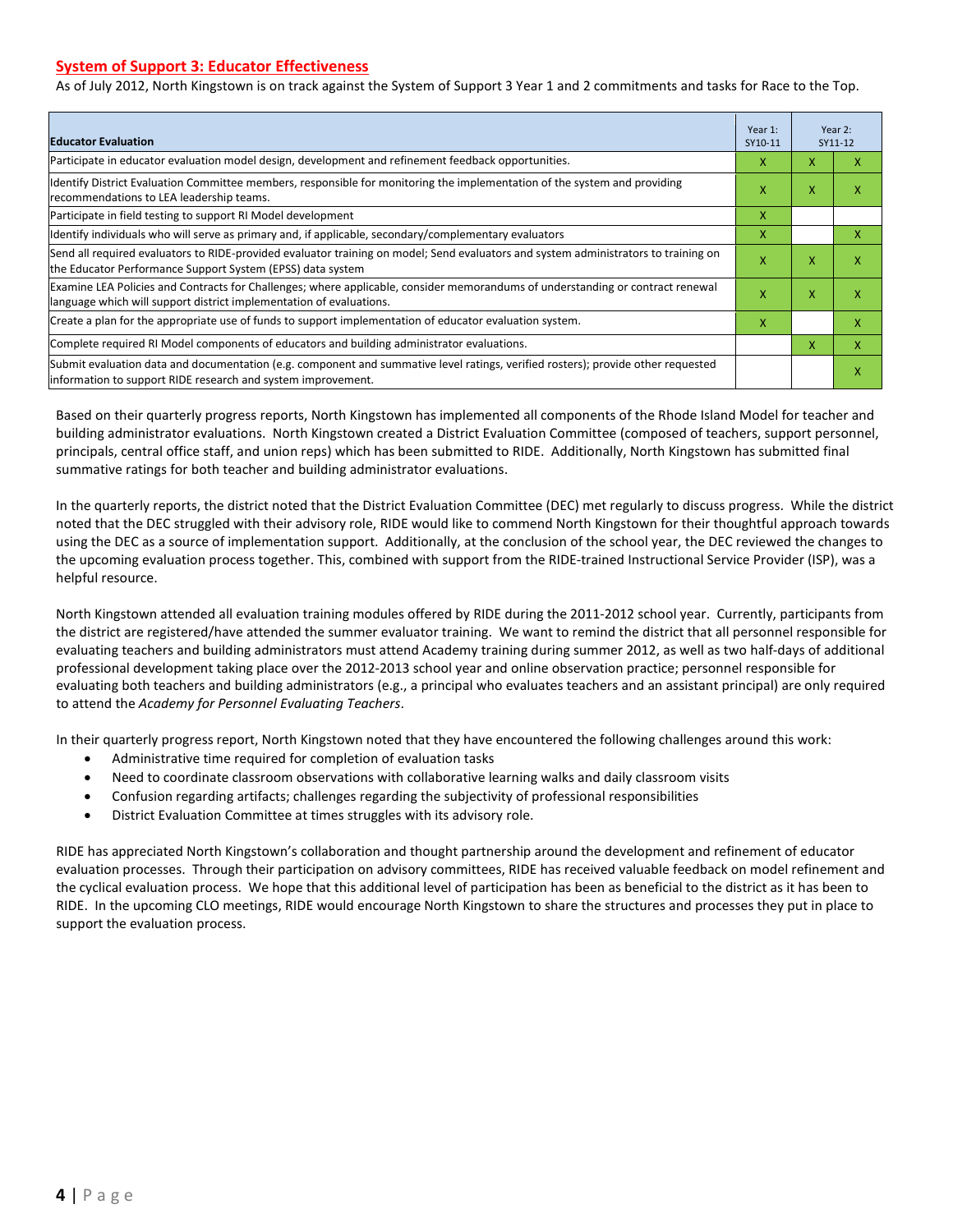#### **System of Support 4: Human Capital Development**

As of July 2012, North Kingstown is on track against the System of Support 4 Year 1 and 2 commitments and tasks for Race to the Top.

| <b>Recruitment (SchoolSpring)</b>                                                            | Year 1:<br>SY10-11 | Year 2:<br>SY11-12 |
|----------------------------------------------------------------------------------------------|--------------------|--------------------|
| Provide RIDE with feedback on the desired functionality of a state-wide recruitment platform | X                  |                    |
| Attend orientation sessions with selected vendor and train relevant personnel as needed      |                    |                    |
| Post open positions using the state-wide Recruitment Platform (SchoolSpring)                 |                    |                    |

| <b>Beginning Teacher Induction</b>                                                                                                                                            | Year 1:<br>SY10-11 |   | Year 2:<br>SY11-12 |
|-------------------------------------------------------------------------------------------------------------------------------------------------------------------------------|--------------------|---|--------------------|
| Provide RIDE with feedback around the proposed design of the Induction Coach program                                                                                          | x                  |   |                    |
| If applicable, recommend potential Induction Coaches to RIDE                                                                                                                  |                    |   |                    |
| Review and revise hiring policies, timelines and processes in order to support appropriate and timely projections for anticipated hires<br>requiring induction coach services |                    |   |                    |
| Provide RIDE with list of beginning teachers who will receive Induction Coach support in a timely manner in order to ensure that all<br>beginning teachers have coaching      |                    |   |                    |
| Participate in RIDE-provided information opportunities in order to learn about induction coach program                                                                        | ж                  | v |                    |

In preparation for the 2012-2013 school year, North Kingstown continued utilizing the SchoolSpring recruitment platform to recruit for open positions.

During the 2011-2012 school year, North Kingstown had 18 beginning teachers which were supported by RIDE induction coaches. At the start of the school year, all principals met with the new teacher induction coaches; this greatly enhanced communication between the coaches and the building administrators. At the conclusion of the year, the beginning teachers felt positively about this experience and the district noted in their quarterly progress report that the teachers seemed to have demonstrated growth.

No challenges were noted in the North Kingstown quarterly reports.

In the upcoming CLO sessions, RIDE looks forward to engaging in a deeper conversation around the revisions that North Kingstown and other LEAs have made to their hiring policies, timelines and processes in order to support broader human capital initiatives including recruitment of highly qualified and diverse candidates and providing data-driven induction support to beginning teachers.